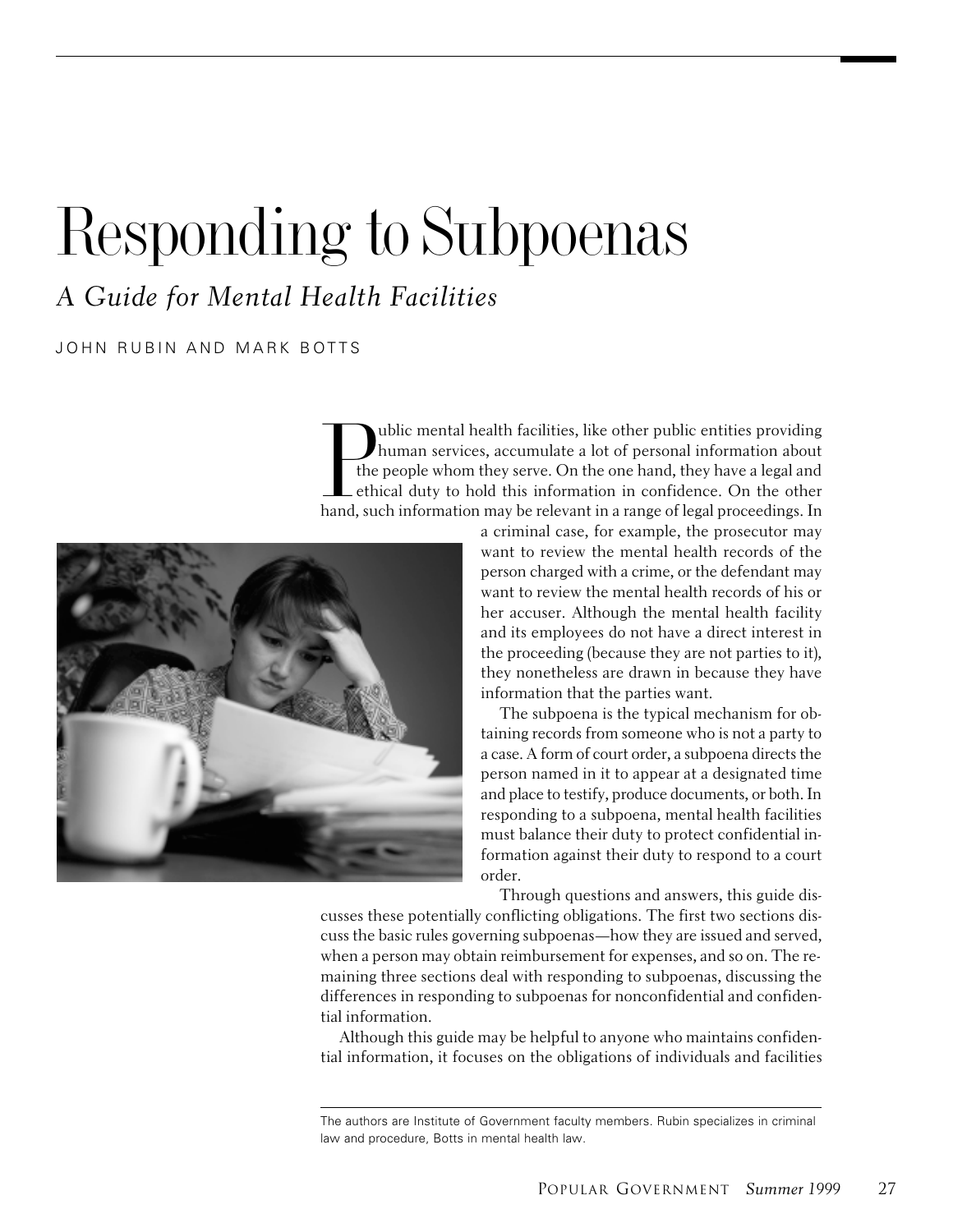whose primary purpose is to provide mental health, developmental disabilities, or substance abuse services. These include the following:

- Facilities operated by "area authorities," the local governmental units in North Carolina that provide community-based mental health, developmental disabilities, and substance abuse services
- Facilities operated by the North Carolina Division of Mental Health, Developmental Disabilities, and Substance Abuse Services
- Public and private facilities or practitioners that contract with area authorities or the state division to provide mental health, developmental disabilities, and substance abuse services
- Veterans Administration facilities in North Carolina that provide these services
- Psychiatric units of general hospitals
- Facilities licensed under Article 2, Chapter 122C, of the North Carolina General Statutes (hereinafter G.S.)

The assumption throughout this guide is that the mental health facility is not a party to the case for which one of its employees has received a subpoena. When the facility is a party to the case, the opposing party usually will use devices other than subpoenas to obtain information, such as interrogatories (written

questions that the facility must answer) or requests to produce documents. Also, the opposing party ordinarily will contact the facility's attorney first, who then will advise facility personnel on how to proceed. In contrast, when the facility is not a party to the case, the party seeking the information ordinarily will deliver a subpoena directly to the facility employee who is thought to have the records, not to the facility's legal counsel. This guide therefore is aimed at the mental health facility employee who has received or may receive a subpoena and who must decide, at least initially, how to proceed.

Readers should keep in mind that this guide offers general advice only. Although it discusses how to respond to subpoenas for information protected by certain confidentiality laws, it does not attempt to analyze in detail what information falls within the scope of each confidentiality law or what exceptions to confidentiality are recognized by each law. Further, mental health facilities should decide on a procedure for responding to subpoenas that meets their own needs. Some facilities may want to alert their counsel whenever an employee receives a subpoena. Others may decide to adopt a protocol for facility personnel to follow, consulting with legal counsel as questions arise. Readers are free to incorporate any of the information in this guide into their own procedure for responding to subpoenas.

## **GENERAL PRINCIPLES**

#### **1. Are there different types of subpoenas?** Yes. There are two basic types of subpoenas:

- A subpoena to produce documents, also called a "document subpoena" or a "subpoena duces tecum," which requires the person named in the subpoena to appear and produce documents
- A subpoena to testify, also called a "witness subpoena," which requires the person named in the subpoena to appear and give testimony

The subpoena that you as an employee of a mental health facility receive may not be specifically labeled as a document subpoena or a witness subpoena, but it will state whether you are being called to produce documents, testify, or both. This guide focuses on how to respond to subpoenas to produce documents. Responding to subpoenas to testify involves similar considerations, which are discussed briefly in the last section (see questions 31–32).

## **2. In what kinds of proceedings may a subpoena be used?**

A subpoena may be used to summon a person to a wide range of proceedings:

- Trials and hearings in civil and criminal cases in either state or federal court
- Depositions in civil cases, which are proceedings before trial in which the parties to the case (the plaintiff and the defendant) have the opportunity to question witnesses and examine documents
- Arbitrations, which are like trials except that the "judge" who hears the evidence and decides the case often is a private attorney selected by the parties
- Hearings before an administrative law judge or an administrative agency

For all these proceedings, the general principles governing subpoenas are the same. However, there are some differences in the procedural details, such as how a subpoena is issued and how far a person may be compelled to travel.

 $f$  for  $f$  for  $f$  for  $f$  for  $f$  for  $f$  for  $f$  for  $f$  for  $f$  for  $f$  for  $f$  for  $f$  for  $f$  for  $f$  for  $f$  for  $f$  for  $f$  for  $f$  for  $f$  for  $f$  for  $f$  for  $f$  for  $f$  for  $f$  for  $f$  for  $f$  for  $f$  for  $f$  f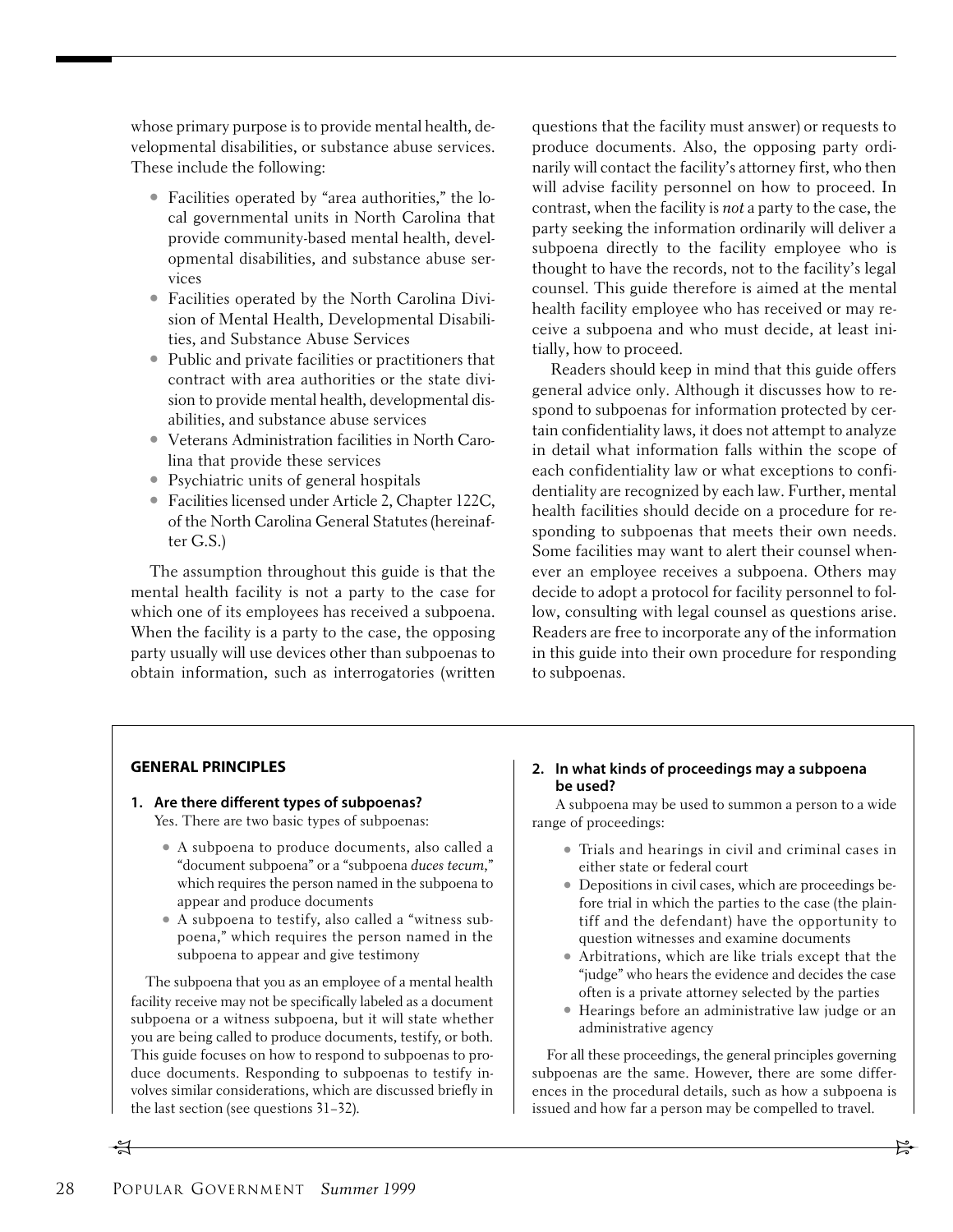This guide addresses trials and depositions in state court, the proceedings for which mental health facility employees are most likely to receive a subpoena. Rule 45 of the North Carolina Rules of Civil Procedure governs subpoenas for both civil and criminal trials.<sup>1</sup> Except for the payment of witness fees (see question 14), the rules on subpoenas are essentially the same for both types of trials. Rule 45 also applies to subpoenas for depositions. For purposes of this guide, the most important difference between a trial and a deposition is that at the latter no judge is present to rule on whether a subpoena is proper. This difference may affect how you respond to a subpoena, particularly when it calls for confidential records (see question 26).

#### **3. Is a subpoena sufficient authorization for me to disclose confidential records?**

Not necessarily. Most confidentiality laws—including those that apply to mental health, developmental disabilities, and substance abuse services—contain some provision permitting disclosure of confidential records in legal proceedings. These provisions are not uniform, however. Although some confidentiality laws permit disclosure in response to a subpoena, those applicable to mental health, developmental disabilities, and substance abuse services contain stricter conditions. Normally, disclosure of records relating to these services is not permitted unless a court specifically orders it, the person who is the subject of the records consents, or the confidentiality law explicitly makes an exception to confidentiality. Further, in some circumstances, prior notification of the person who is the subject of the records is required before the court may even consider ordering disclosure. Because confidentiality laws vary, on receiving a subpoena, you must consider the particular statute or regulation governing the information to determine the conditions under which disclosure is permissible (for discussion of those conditions, see questions 22–30).

## **4. What happens if I disclose confidential information without authorization?**

Several adverse consequences may follow. Federal law restricts the disclosure of information concerning patients of federally assisted alcohol or drug abuse programs.2 Violation of the federal confidentiality law is a crime, punishable by a fine of up to \$500 for a first offense and up to \$5,000 for each subsequent offense.<sup>3</sup> In addition, North Carolina law prohibits the disclosure of information relating to clients of area authorities and other mental health, developmental disabilities, and substance abuse facilities,<sup>4</sup> except as authorized by the Mental Health, Developmental Disabilities, and Substance Abuse Act of 1985 (G.S. 122C). Unauthorized disclosure is a Class 3 misdemeanor punishable by a fine of up to \$500.5

Failure to maintain the confidentiality of information also might result in disciplinary action. For example, employees of area authorities may face suspension, dismissal, or other disciplinary action if they disclose information in violation of either the state confidentiality law governing their facilities or the federal confidentiality law governing substance abuse services.<sup>6</sup> Further, the codes of ethics and standards of practice governing mental health professionals generally require them to protect client information and adhere to confidentiality laws.7 Violations of these standards may jeopardize a mental health professional's license or certification.

Finally, the unauthorized disclosure of confidential information could result in civil liability for the treatment facility or the employee disclosing the records.<sup>8</sup>

#### **5. What are permissible responses to a subpoena?**

Ordinarily you must respond to a subpoena in some fashion, even if you believe that a subpoena alone is not sufficient authorization to permit you to disclose the confidential records it seeks. You have three basic options:

- To "contest" the subpoena if it is objectionable
- To try to get the person who issued the subpoena to excuse you from its requirements
- To "comply" with the subpoena

As used in this guide, to "contest" a subpoena means formally to challenge it. You may do so by moving to quash (nullify) or modify it, which is a way of asking the court to invalidate or at least limit the subpoena; or by moving for a protective order, which asks for similar relief. In the case of a subpoena to attend a deposition, you may submit written objections to the party who issued the subpoena instead of filing a motion with the court (see question 20). To contest a subpoena, you ordinarily will need to consult with an attorney.

In some circumstances you may be able to make alternative arrangements with the party who issued the subpoena, as he or she has the authority to excuse you from the subpoena's requirements. For example, a party may be willing to excuse you from appearing at the proceeding if you provide the requested records in advance. You may agree to such an arrangement if the records are not confidential, but ordinarily you may not do so if they are confidential (see question 28).

Often the easiest course is to comply with the subpoena. It is important, however, to understand the limited meaning of "comply." A subpoena is a way of summoning you to a legal proceeding. To comply with a subpoena to testify, you must show up at the designated time and place. To comply with a subpoena for documents, you must produce the requested documents at the designated time and place. But complying with a subpoena does not necessarily mean disclosing confidential information. In many instances you may comply with the subpoena but leave the question of disclosure to the judge. For example, if you receive a subpoena to produce confidential records at trial, you may appear at the proceeding with the records—thus complying with the subpoena—and then ask the judge to determine whether the information should be released. Until the judge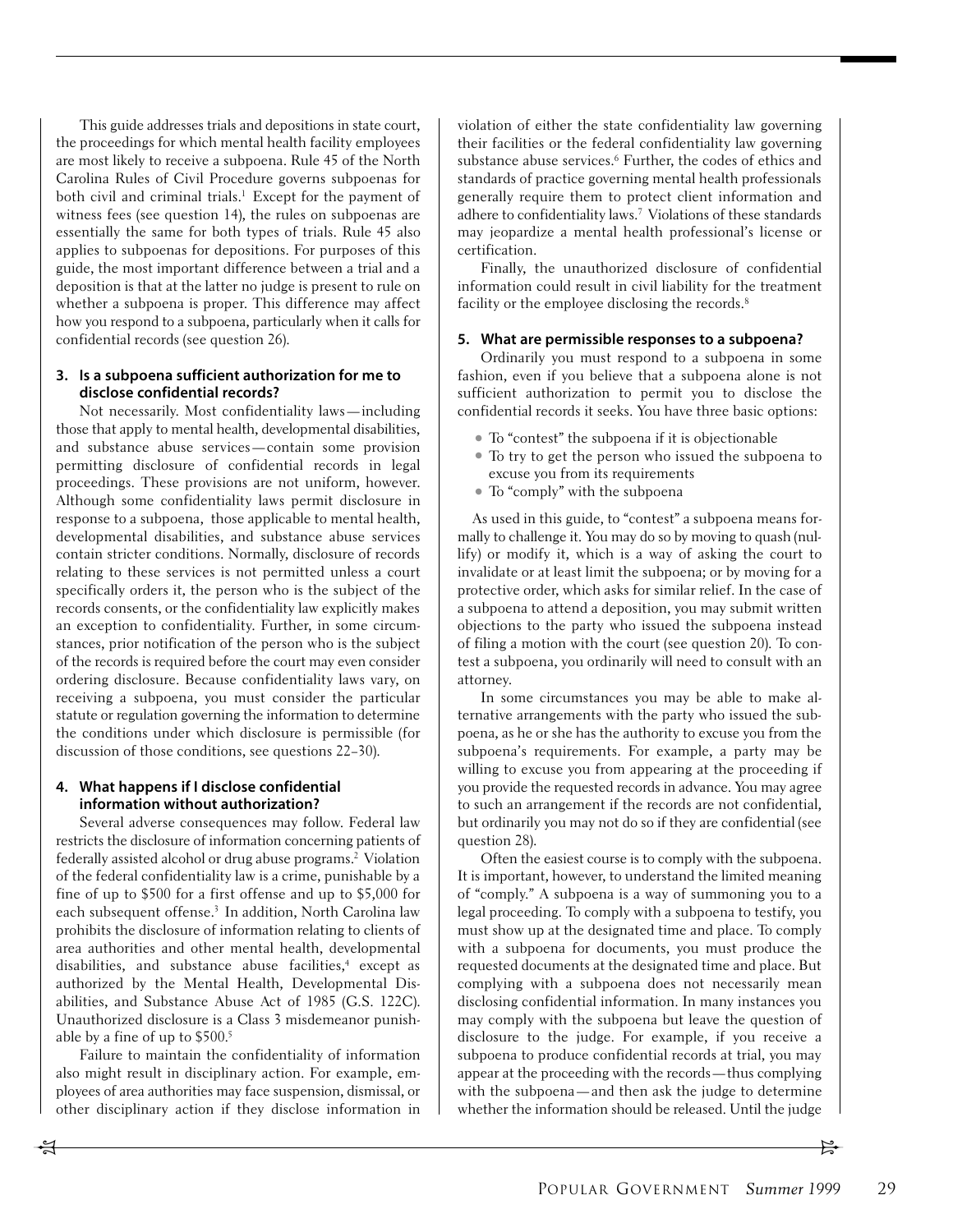addresses the issue of confidentiality and orders disclosure, you are not required to, nor should you, disclose the records to the subpoenaing party (see questions 26–27).

#### **6. Are there any circumstances in which I do not have to respond to a subpoena?**

Very few. As explained earlier, a subpoena is a form of court order. If you ignore it and a judge later finds that it was validly issued, you might be held in contempt.9 Only in the rarest circumstance is it safe for you to disregard a subpoena (see question 13).

## **MECHANICS OF SUBPOENAS**

#### **7. Who may issue a subpoena?**

Any judicial official may issue a subpoena for a trial or a deposition. Judges, magistrates, and clerks of court all are judicial officials. Also, an attorney for a party to the case may issue a subpoena. Often the subpoena you receive will be from an attorney. Further, a party to the case may issue a subpoena but only to require a person to testify, not to compel him or her to produce documents. For example, if John Smith is the plaintiff in a case, he may issue a subpoena to testify, even if he is not represented by an attorney. However, he would have to apply to a judicial official for a subpoena for documents.<sup>10</sup>

## **8. Does a judicial official have to review a subpoena before an attorney may issue it?**

No. An attorney may issue a subpoena without obtaining permission from a judicial official. But a case must be pending (that is, already filed) before an attorney may do so.<sup>11</sup>

### **9. Is a subpoena issued by an attorney considered a court order even if a judicial official has not reviewed it?**

Yes. A lawfully issued subpoena is a court order no matter who issues it. If you fail to respond, you might be held in contempt of court.

## **10. How are subpoenas served?**

The law specifies both the persons who may serve a subpoena and the procedure they must follow. A sheriff, a sheriff's deputy, a coroner, or any other person eighteen years of age or older may serve a subpoena, as long as the person serving the subpoena is not a party to the case.

Ordinarily a person must serve a subpoena by delivering a copy of it by hand to the person named in the subpoena or by mailing a copy by registered or certified mail, return receipt requested, to the named person. If the subpoena requires the person only to appear and testify, not to produce documents, law enforcement personnel or a coroner may serve it by a telephone call to the person.<sup>12</sup>

If you are not properly served with a subpoena, you may not be obligated to respond.13 Disregarding a subpoena is risky, however. If you are wrong about the sufficiency of service, you might be found in contempt. Even if you are right, defending against a motion to compel compliance or against a charge of contempt could be time-consuming and expensive. Thus, even if service is technically defective, the most prudent course is to respond—by complying with the subpoena, contesting it, or making other arrangements with the issuing party.

### **11. How long in advance of a proceeding must a subpoena be served?**

As a general rule, there are no formal time limits on service of a subpoena. You might receive it weeks before the date and the time when you are supposed to appear, or right before your scheduled appearance. However, if you cannot appear or do not have enough time to assemble the documents requested in the subpoena, there are some steps you can take (see question 21).

### **12. May a subpoena require me to go anywhere within North Carolina?**

If the subpoena directs you to appear in court, you may be required to go anywhere within the state. Thus, for cases in state court, a person residing in one part of North Carolina may be subpoenaed to appear at a trial or other court proceeding in a distant part of the state.

A subpoena to appear at a deposition is more limited. For cases in state court, a North Carolina resident may be required to attend a deposition only in the county where he or she lives, is employed, or conducts business in person.14 If the subpoena directs you to attend a deposition outside these areas, you may object. If the issuing party is unwilling to change the site of the deposition, you should consult with an attorney about submitting written objections or moving to quash the subpoena.<sup>15</sup>

#### **13. May a subpoena require me to go out of state?**

The answer depends on the type of proceeding. A subpoena issued under the authority of a court of another state —for example, Georgia—and served on a person in North Carolina—say, a Raleigh resident—is ineffective to require the person to attend a proceeding in either the state of origin or in North Carolina. (The caption, or heading, of the subpoena should identify the court from which the subpoena is issued.) This is one of the few situations in which you may safely disregard a subpoena. Even so, you probably should consult with an attorney before deciding how to proceed.<sup>16</sup>

Federal courts have greater authority than state courts to compel witnesses to travel outside their home states. In criminal cases in federal court, a subpoena might direct a witness to attend a trial anywhere in the United States. In civil cases in federal court, the general rule is that a subpoena may require a person in one state to attend a proceeding in another state only if the proceeding is within one hundred miles of the place of service of the subpoena.<sup>17</sup>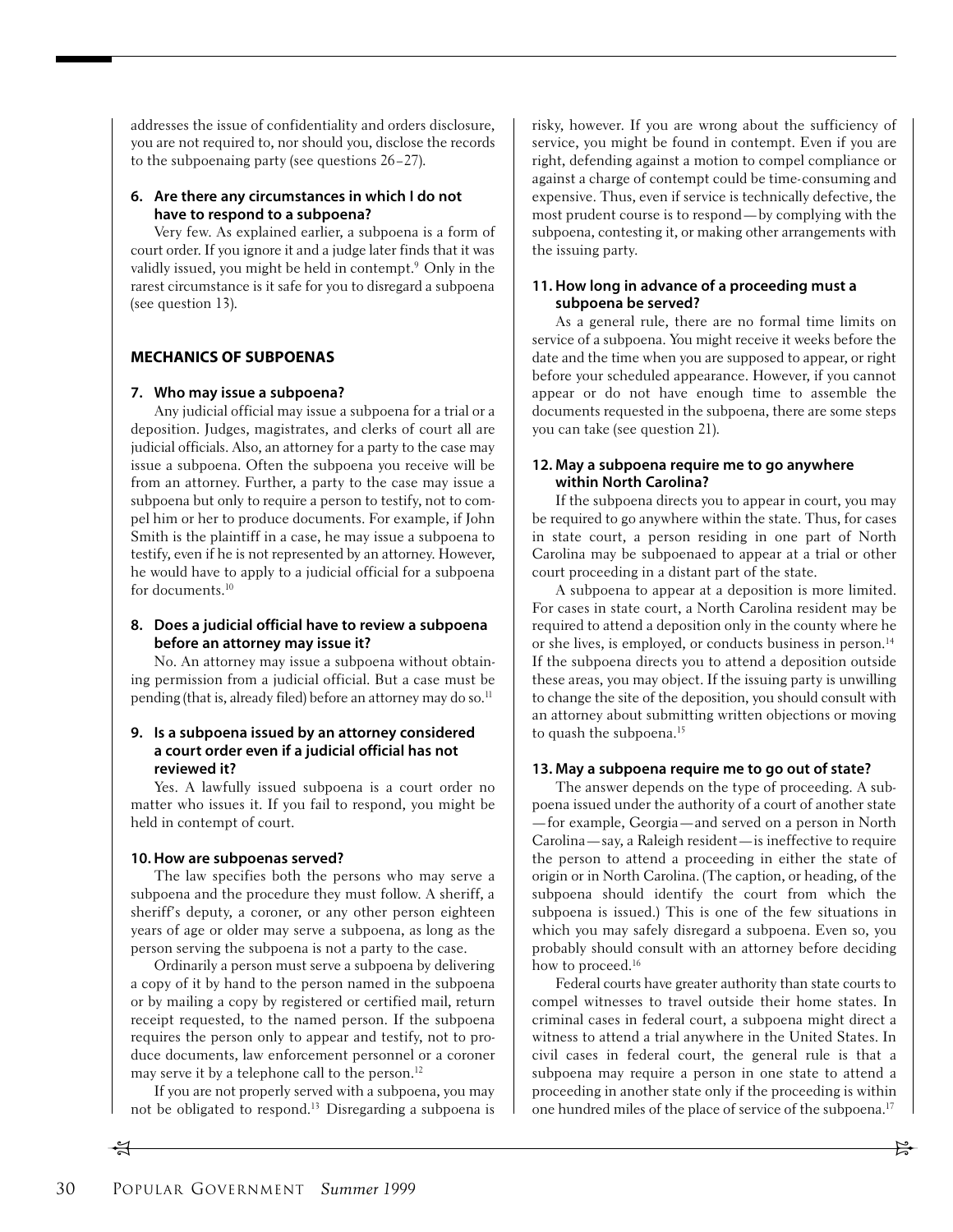## **14. Am I entitled to any fees in responding to a subpoena?**

You are entitled to an appearance fee of five dollars for each day of your attendance, plus travel expenses (discussed further in question 15). The procedure for obtaining these fees differs in civil and criminal cases. In civil cases (including both trials and depositions), the party who subpoenaed you is responsible for paying the fees. Some parties will include a check for appearance and travel fees with the subpoena, but a party is not obligated to pay you in advance of the proceeding. If the party does not pay you once you have appeared at the proceeding, you have the right to sue. In light of the small amount involved, however, a lawsuit rarely would be worth the time or the expense. The clerk of court will certify your attendance and travel expenses if you need proof that you appeared at the proceeding.18

In criminal cases, appearance and travel fees are paid from state funds. You must apply for payment within the statutory time limits, though. If you wish to be paid, you should apply to the clerk of court immediately after your appearance.19

In limited instances (in civil and criminal cases), the court may require payment of an expert witness fee, which may be significantly higher than the nominal appearance fee due most witnesses.20

#### **15. What travel expenses may I recover?**

If you reside within the county where you are required to appear, you are not entitled to any travel expenses. If you reside outside the county and less than seventy-five miles from the place of appearance, you are entitled to mileage reimbursement for each day of travel, at the rate authorized for state employees. If you reside outside the county and more than seventy-five miles from the place of appearance, you are entitled to mileage reimbursement at the state rate for one round-trip; and if you are required to attend the proceeding for more than one day, you are entitled to your actual expenses for lodging and meals (up to the maximum authorized for state employees) instead of daily mileage.<sup>21</sup>

#### **16. Am I entitled to reimbursement for time spent in compiling the records?**

In most cases, no. Although it often is burdensome, responding to subpoenas is considered a civic obligation, and normally neither you nor your employer is entitled to reimbursement for time spent doing so. If a subpoena is unduly burdensome, however, you may move to quash it. Instead of granting the motion, the judge may require the subpoenaing party to advance the reasonable cost of producing the records.22

You usually are not entitled to copying costs either. In most instances you must produce the originals of the requested records, which you are entitled to get back (see question 18). In some circumstances, however, the party seeking the records may ask you to provide copies for his or

her use, and you may ask the party to pay copying costs (assuming, of course, that you may release the records).23

## **GENERAL CONSIDERATIONS IN RESPONDING TO SUBPOENAS FOR DOCUMENTS**

### **17. What should I do if I am served with a subpoena directing me to produce documents?**

You first should determine what records the subpoena seeks, whether you have them, and whether they are confidential. Only after you make these determinations will you be able to decide on an appropriate response. This section of the guide reviews the general rules for responding to subpoenas for documents, leaving to the next section the more specialized rules on subpoenas for confidential information.

The wording of the subpoena itself will tell you what records it seeks. You then must determine whether you have "possession, custody, or control" of the records. "Possession" means actual, physical possession. "Custody" and "control" mean the right to obtain the records on request. To comply with a subpoena, you must produce all the requested records within your possession, custody, or control.

For example, assume that you are the custodian of records for a treatment facility and you are served with a subpoena for all documents concerning a particular client of the facility. If you intend to comply, you must produce the records pertaining to the client that are located in your own office (because they are within your actual possession) and the records that are maintained as part of the facility's client record system (because they are within your custody or control). You would not necessarily have to produce materials kept by individual employees, such as notes made by clinical staff members for their own use. Whether you have custody or control of those records would depend on the facility's policies regarding access to and use of materials kept by individual staff members.<sup>24</sup>

## **18. How do I comply with a subpoena for documents?**

To comply with a subpoena for documents, ordinarily you must appear at the proceeding with the requested records and remain until the person who issued the subpoena, or the court, excuses you (if the subpoena is directed to the custodian of records of the facility and not a particular individual, any person serving in that capacity may appear). You must produce the originals of the documents (or if you do not have originals, copies of them) unless the court or the subpoenaing party excuses production of the originals.25 If you do not have any of the requested documents, you still must appear at the proceeding unless you have been excused.

If you are subpoenaed to a proceeding in court, you should make copies of any documents before you appear because the court may retain the originals while the case is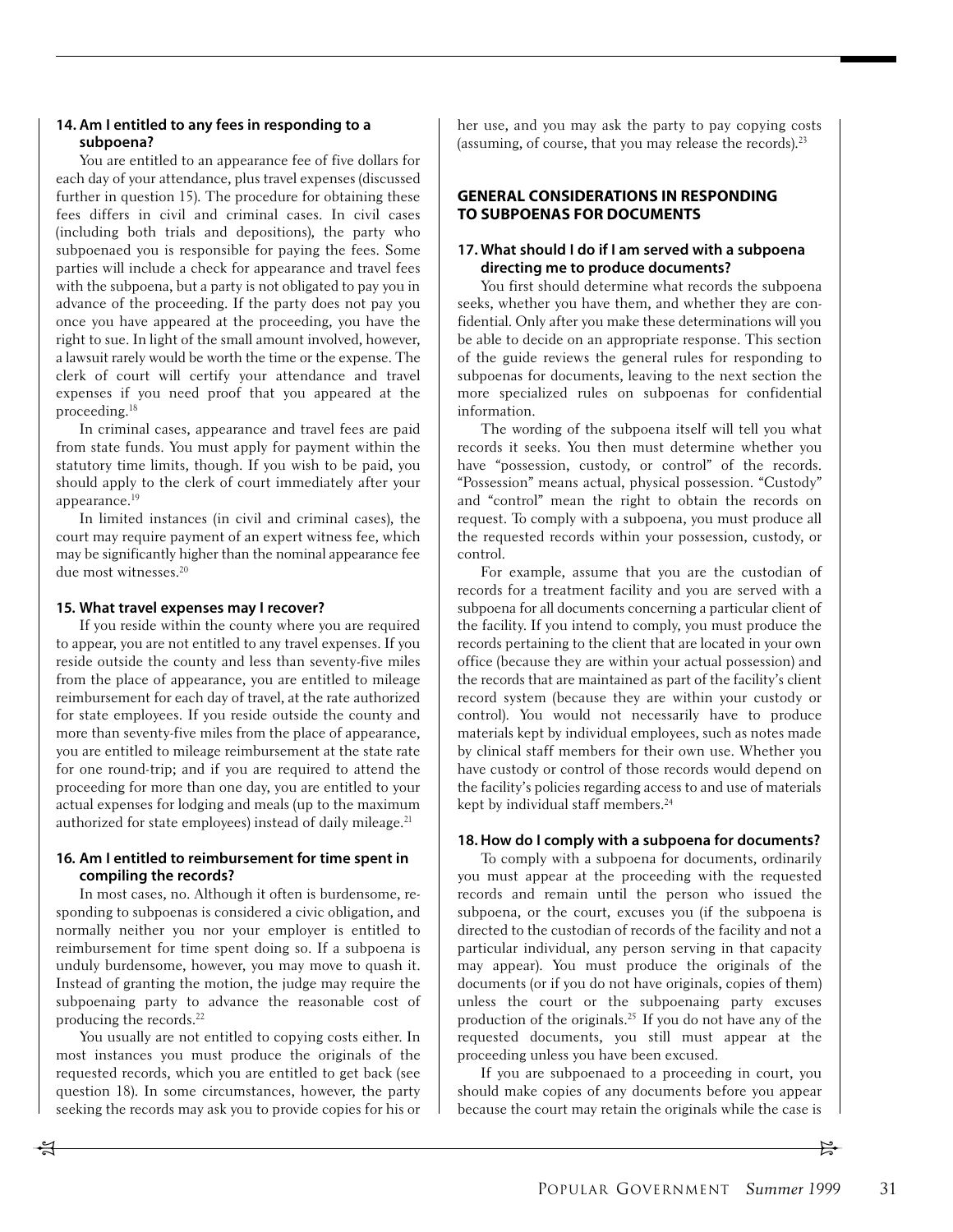pending. If you are subpoenaed to a deposition, the party who issued the subpoena is responsible for having copies made; he or she does not have a right to retain the originals.26

If you want to reduce the time that you might have to spend at a proceeding, you should telephone the subpoenaing party ahead of time. He or she may be able to give you a more specific time to appear, cutting down on your waiting time in court, or put you "on call," allowing you to remain at work or at home until needed. When possible, you should have the issuing party put in writing any change in the time of your appearance.

#### **19. Is there any way that I can produce the records without appearing at the proceeding?**

Yes. The person who issued the subpoena may be willing to excuse you from appearing if you provide him or her with the records in advance of the proceeding. Generally you may agree to such an arrangement if the documents are not confidential. If they are confidential, however, you should not disclose them to the subpoenaing party in advance of the proceeding without the consent of the person who is the subject of them.

In addition, Rule 45 of the North Carolina Rules of Civil Procedure contains a "mail-in" procedure that may be used in limited circumstances. Instead of appearing and producing the original documents, you may send certified copies, along with an affidavit of authenticity, to the judge presiding over the case (or the judge's designee, such as the clerk of court). If you are eligible to use the mailin procedure but do not have any of the requested documents, you may send an affidavit so stating.

The mail-in procedure is available only if (1) the subpoena is directed to a custodian of "hospital medical records" (or of "public records") and (2) the subpoena does not require the custodian to appear in person and testify. The term "hospital medical records" is defined broadly to include any records made in connection with the diagnosis, care, or treatment of any patient.<sup>27</sup> But the second condition allows the issuing party to eliminate the mail-in option simply by indicating in the subpoena that the custodian must appear and testify as well as produce documents.

Even when a treatment facility is eligible to use the mailin procedure, it ordinarily should not do so with confidential records unless the subject of the records consents (see question 28).

#### **20. On what grounds may I contest a subpoena for documents?**

Probably the most common complaint about subpoenas (other than that they call for confidential information, discussed later) is that they are too broad and impose too heavy a burden on the recipient (in legal terms they are "unreasonable and oppressive").<sup>28</sup> For example, when the proceeding concerns a narrow part of a patient's life,

a subpoena for all the patient's records, without limitation as to time, date, or contents, might be considered unreasonable.<sup>29</sup>

If you believe that a subpoena is too broad or burdensome, you or your attorney should contact the party who issued the subpoena to determine whether he or she is willing to narrow it. If you decide to contest the subpoena, you almost certainly will need the assistance of an attorney. Briefly the procedures for contesting subpoenas are as follows:

- To contest a subpoena directing you to produce documents in court, you must file a motion to quash or modify the subpoena, or a motion for a protective order. You must do so promptly after receiving the subpoena but in no event later than the time you are scheduled to appear.
- To contest a subpoena directing you to produce documents at a deposition, you must file a motion to quash or modify within ten days of receiving the subpoena, or if you receive the subpoena less than ten days before the deposition, on or before the date of the deposition. Alternatively you may contest the subpoena by submitting written objections to the party who issued it. You must serve the objections on the issuing party within the same time frame allowed for motions to quash or modify a subpoena to produce documents for a deposition. It is then up to the issuing party to file a motion with the court to compel compliance. You still may have to appear at the deposition if the subpoena requires that you both testify and produce documents; but until a court order is obtained, the issuing party is not entitled to look at the documents.

## **21. What if a subpoena arrives so late that it is impossible for me to compile the documents in time or to attend the proceeding?**

If you cannot compile the documents in time, you or your attorney should call the party who issued the subpoena and try to work out an alternative. If you cannot reach a satisfactory agreement, your best course is to go to the proceeding and explain why you could not assemble the documents. Alternatively you may move to quash the subpoena if it is served so late and is so burdensome that requiring compliance would be unreasonable.30

The trickier situation is when you cannot attend the proceeding at all and do not have time to make any formal response. Rule 45 of the North Carolina Rules of Civil Procedure states that the failure to obey a subpoena may be treated as contempt of court only if the failure is "without adequate cause." Courts have recognized that inability to comply with a subpoena is a defense to a charge of contempt.31 Thus if you truly cannot be present, you should be protected from a contempt charge. You should try to notify the subpoenaing party that you cannot attend and if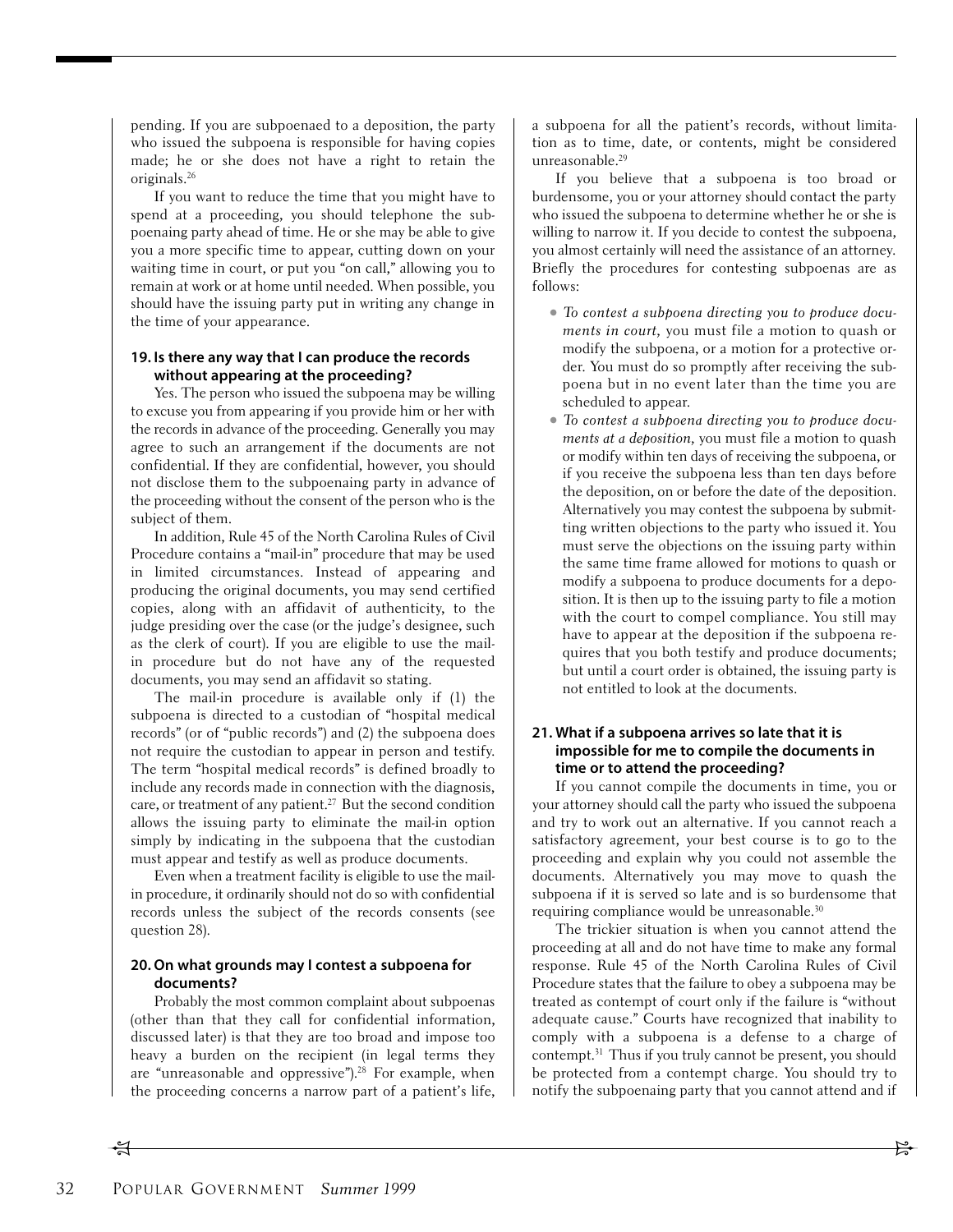the subpoena is for a proceeding in court, notify the clerk of court as well.

### **CONSIDERATIONS IN RESPONDING TO SUBPOENAS FOR CONFIDENTIAL RECORDS**

#### **22. How do I respond to a subpoena for confidential records?**

As with any subpoena to produce documents, you first must determine what records the subpoena seeks (see question 17). If the subpoena calls for confidential records, you then must examine the statutes and the regulations that apply to the records being sought. How you respond to the subpoena depends on both the rules governing subpoenas, discussed in the preceding section, and the confidentiality rules governing the particular records. Facilities and professionals covered by the federal law governing substance abuse records or the state law governing mental health, developmental disabilities, and substance abuse services must keep two basic principles in mind:

- You should not release confidential information on the authority of a subpoena alone.
- You should not ignore the subpoena.

The first principle arises from the confidentiality laws, the second from the rules governing subpoenas. Although some confidentiality laws permit disclosure of records in response to a lawfully issued subpoena, $32$  the state and federal laws governing facilities that provide mental health, developmental disabilities, and substance abuse services do not permit disclosure of client information in response to a subpoena alone.33 On the other hand, the rules governing subpoenas require you to respond to the subpoena in some fashion, even if you believe that a subpoena alone is not sufficient authorization to release the requested information.

## **23. Do I have to notify the patient whose records are being sought about the subpoena?**

Neither the federal confidentiality law governing the records of substance abuse patients nor the state law governing mental health, developmental disabilities, and substance abuse services requires treatment facilities to notify the person who is the subject of the records being subpoenaed. In many instances, however, the party seeking the records will have to apply for a court order before obtaining the records, and when the records are protected by the federal confidentiality law, the party ordinarily must notify the patient before a court may order disclosure.<sup>34</sup>

Although a treatment facility is not legally required to notify the patient, there are at least two good reasons for the facility to do so. First, the patient may want to take legal action to prevent disclosure. By notifying the patient, the facility will help ensure that the patient has an adequate opportunity to assert his or her rights.35

Second, the patient may have an interest in waiving confidentiality. Most confidentiality laws, including the federal and state ones under discussion in this section, permit disclosure of confidential information if the patient consents in writing to release of the information. Generally, if you obtain proper written authorization, you may lawfully disclose the information without further judicial action.<sup>36</sup> For this reason you also should check the patient's medical file for a current consent form authorizing the disclosure sought by the subpoena. Of course, any written authorization to disclose confidential information must comply with the requirements for consent set forth in the applicable confidentiality law. Further, the kinds of information you disclose, the person to whom you make the disclosure, and the purpose for which the information is to be used must be expressly permitted by the terms of the written authorization.

## **24. Do I still have to appear if the patient consents to disclosure of the information sought in the subpoena?**

Yes. The patient's consent allows you to disclose confidential information in advance of the legal proceeding. However, the party who issued the subpoena still may want you to attend the proceeding to testify or authenticate records. Unless the party who issued the subpoena excuses you, you must appear.

## **25. What should I do if the patient has not consented to disclosure?**

Initially you may want to contact the party who issued the subpoena and inform him or her that you are prohibited by law from disclosing confidential information in response to a subpoena—that in the absence of the patient's consent, you may disclose confidential information about him or her only in response to a court order. If the information is covered by federal substance abuse requirements, you also may want to advise the person that notice ordinarily must be given to the patient before a court may even consider ordering disclosure. Time permitting, you may want to write a letter to the issuing party, explaining the restrictions on disclosure. Your facility can develop and keep on file a form letter for this purpose. You must be careful that this communication does not confirm or reveal that the patient identified in the subpoena is receiving or has received mental health, developmental disabilities, or substance abuse services.

If you direct the party who issued the subpoena to the applicable confidentiality law, on reading it, he or she may be willing to withdraw the subpoena and apply for a court order. If the subpoena requires you to appear at a trial or other court proceeding, however, the party may be unwilling to do so. The practice in many places is to use a subpoena to bring records into court, where the judge then can examine them and determine whether to order disclosure.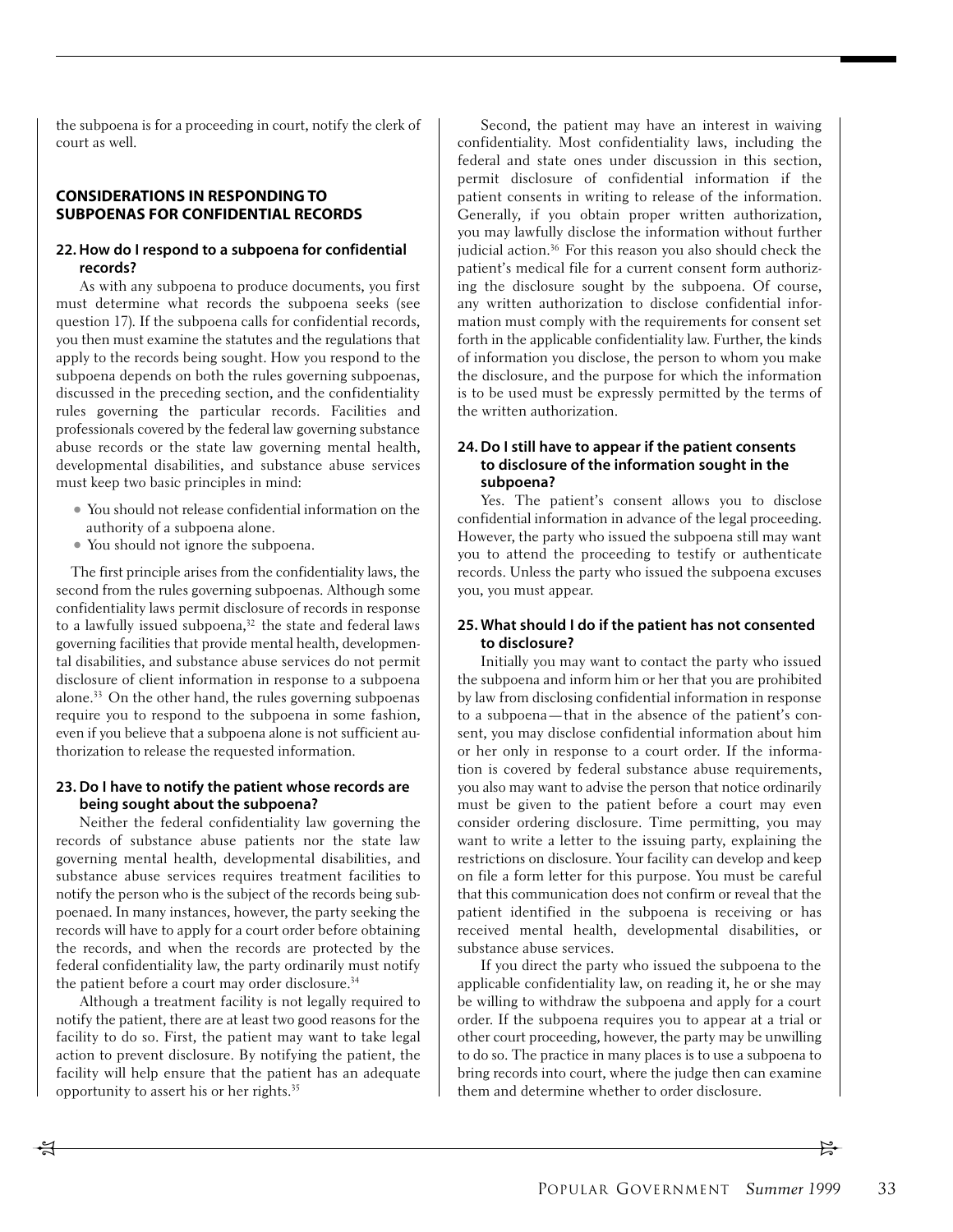### **26. What are permissible responses to a subpoena for confidential information if the subpoena is not withdrawn?**

You have two basic options. First, you may contest the subpoena (see question 20).

Alternatively you may "comply" with the subpoena by appearing at the designated time and place with the requested records. However, you must await a court order before releasing the information. Thus, if you receive a subpoena to appear in court and you intend to comply, you should go to the proceeding with the requested documents, advise the judge that the information sought is confidential and that the law prohibits you from disclosing it without a court order, and ask the judge to rule on whether the records should be disclosed. Only if the judge orders you to disclose the information (or the subject of the records consents to disclosure) may you lawfully do so.

The second option—that of appearing at the proceeding and enlisting the judge's assistance in determining whether the records should be disclosed—is not feasible when you have been subpoenaed to a deposition, for a judge is almost never present at a deposition. If a subpoena requires that you produce confidential mental health or substance abuse records at a deposition, and if the issuing party is unwilling to withdraw the subpoena or seek a court order in accordance with the applicable confidentiality laws, you should contact an attorney about contesting the subpoena. You may have to move to quash the subpoena or submit written objections in advance of the deposition.

## **27. Is it really my job to tell the court that the information is confidential?**

Yes. Facilities providing mental health, developmental disabilities, and substance abuse services have a duty to safeguard confidential information and, except as authorized by law, to prevent its disclosure.<sup>37</sup> Further, mental health professionals have an ethical and legal duty to protect a patient's secrets and not divulge patient information in legal proceedings unless the patient waives confidentiality or a court determines that the public interest in disclosure outweighs the patient's privacy interest.38 Assuming that the patient does not consent to disclosure, and unless the patient or one of the parties to the proceeding raises the issue of confidentiality, you have a duty to apprise the judge that the subpoena seeks confidential information and to request that the court rule on whether the information should be disclosed. You also may have to identify the relevant confidentiality law and explain the requirements for court-ordered disclosure. When the federal law governing substance abuse records applies, you should take a copy of the federal regulations with you, for all judges are not familiar with the special procedures and criteria for ordering disclosure under these regulations.

Judicial oversight of disclosure is not a mere technicality; it is an integral part of the protections for confidential information. Once a judge learns that the information

sought in the subpoena is confidential, he or she may decide to review the documents in camera—that is, in private in his or her chambers.39 If the records are not relevant to the proceeding, the judge may refuse to allow disclosure or may narrow the information that must be disclosed.40 If the judge orders disclosure of all or part of the subpoenaed records, he or she may require as part of the disclosure order that those who receive the records not reveal their contents except to persons connected with the litigation.<sup>41</sup>

Once you appear at the court hearing and ask the court to rule on disclosure, you have satisfied your obligations under both the confidentiality and the subpoena laws. If the court issues an order requiring disclosure—either in writing or orally—you may safely turn over the records. You are not required to appeal the court's ruling, even if it appears to be wrong.42

## **28. Is there any way that I may comply with a subpoena for confidential documents without appearing at the proceeding?**

Ordinarily, no. Unless the patient consents to disclosure, you should not release confidential records in advance of the proceeding to the party who issued the subpoena. Nor should you use the mail-in procedure to send the records to the court instead of appearing in person (see question 19) because that procedure may result in the unauthorized disclosure of confidential information. Under Rule 45 of the North Carolina Rules of Civil Procedure, which authorizes the mail-in procedure, the parties to the proceeding and their attorneys may have access to the records before the court orders disclosure.43 Use of this procedure therefore could lead to disclosures not authorized by the applicable confidentiality law. On the other hand, when the patient whose records are sought by the subpoena consents to disclosure, Rule 45 provides a convenient mechanism for a custodian of records to comply with a subpoena.

## **29. Do I have to await an order of the judge before disclosing confidential records, even when the subpoena is from a public entity, such as a local department of social services?**

Yes. Whether a subpoena is from a public entity or a private person, mental health facilities ordinarily must await the order of a judge before disclosing confidential information.

Most confidentiality laws recognize circumstances in which disclosure of confidential information is permissible or even required when necessary to serve some overriding public interest. For example, to the extent required by North Carolina's child abuse reporting law, a mental health facility must report otherwise confidential information to a local department of social services.<sup>44</sup> Unless a legally recognized exception to confidentiality exists, however, confidential information may not be disclosed even if the party seeking the information is a public entity.

 $\frac{1}{2}$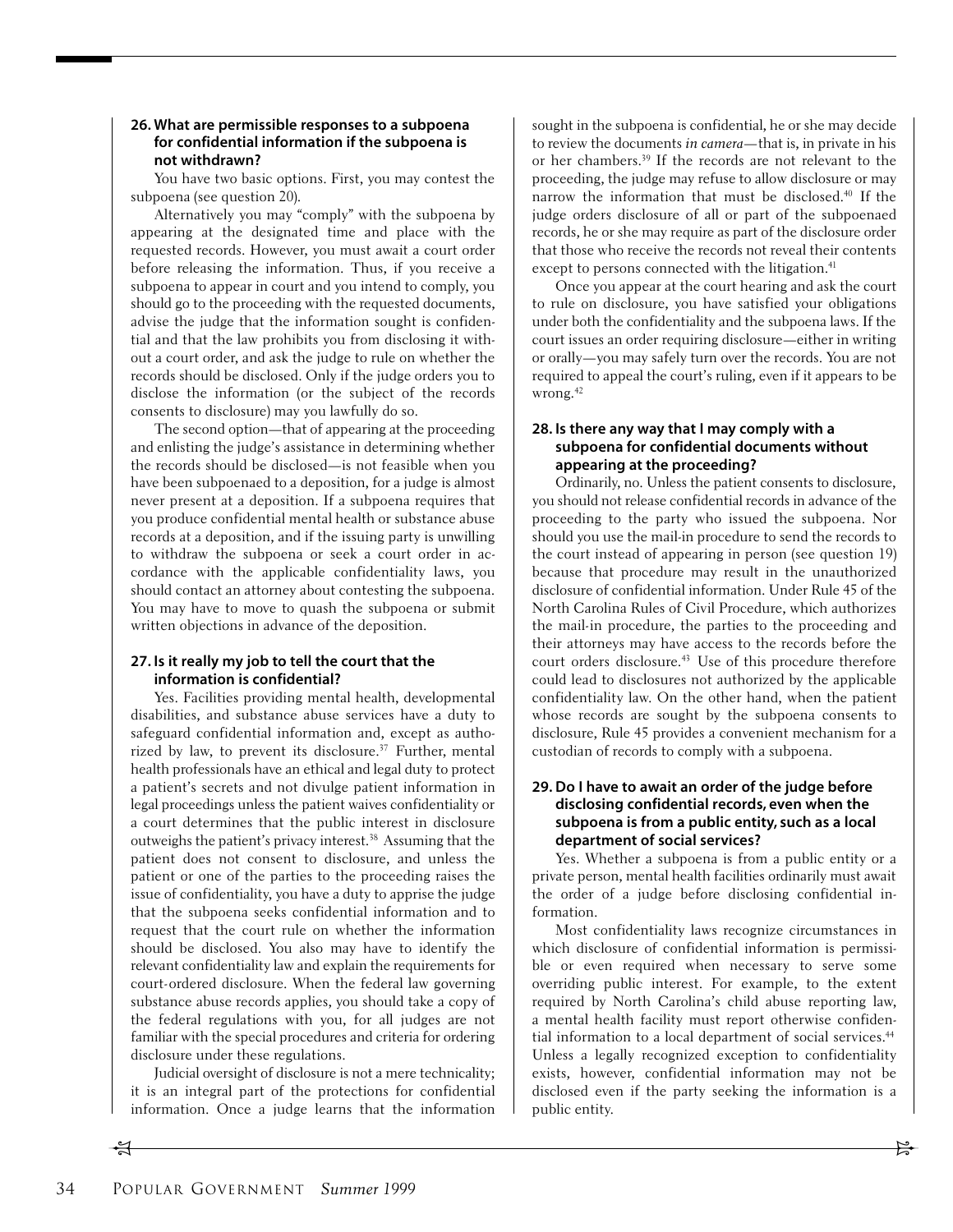## **30. Should I keep a record of any disclosure I make of confidential information?**

Facilities operated by or under contract with area authorities or the North Carolina Division of Mental Health, Developmental Disabilities, and Substance Abuse Services must document disclosures in the client's record.<sup>45</sup> Although mental health professionals not employed by these facilities may not be required to document disclosures, they nevertheless should do so in case the propriety of the disclosure is later questioned.

## **CONSIDERATIONS IN RESPONDING TO SUBPOENAS TO TESTIFY**

#### **31. How should I respond to a subpoena to testify?**

The rules for responding to a subpoena to testify are essentially the same as those for responding to a subpoena to produce documents. To comply, the person named in the subpoena must appear at the proceeding and remain until the court or the party who issued the subpoena excuses him or her. As with a subpoena to produce documents, before the proceeding you may contact the party who issued the subpoena and ask to be placed "on call" so that you can reduce the amount of time you will spend in court waiting to be called as a witness. You also may want to advise the issuing party of the applicable confidentiality laws and the limitations on disclosure.

Once you are at the proceeding, it is important to remember that a subpoena—whether it is for testimony or for documents—does not authorize you to disclose confidential information. You may do so only if the court orders, or the patient consents to, disclosure (see questions 22–27). If you are subpoenaed to testify in court, a judge will be present to rule on whether you must answer questions about confidential information. If you are subpoenaed to attend a deposition, no judge will be present. Consequently, if you are questioned at a deposition about information subject to the confidentiality laws discussed in this guide, and the patient has not consented to disclosure of the information, you must decline to answer. The party seeking the information then bears the responsibility of seeking a court order requiring disclosure.

You also have the option before the proceeding of contesting a subpoena to testify, according to the same procedures for contesting a subpoena to produce documents (see question 20). $46$  The principal ground for contesting a subpoena to testify is that you cannot be present at the proceeding. Before contesting the subpoena, however, you should contact the party who issued it and seek to work out an alternative time for your appearance.

Before the proceeding takes place, you may be able to contest a subpoena to testify if you believe that you will be asked about confidential information. Ordinarily, however, you are not required to contest a subpoena to testify before your appearance. You may wait until you are called as a

witness and when asked about confidential information, decline to answer until the court requires you to do so or the patient consents to disclosure. If you expect to be questioned about confidential information, you may want to consult an attorney about your options.

### **32. How should I prepare for my testimony?**

Mental health professionals may be called on to testify in a variety of civil, criminal, juvenile, or family law cases, and on many issues, ranging from whether involuntary commitment is necessary to whether a patient suffered psychological harm as a result of personal injury. A clinician may be called as a fact witness, to testify to what he or she observed, or as an expert witness, to offer an opinion that is not within the knowledge of the average person. Because mental health professionals become involved as witnesses in numerous ways, specific advice on dealing with attorneys and preparing for testimony is beyond the scope of this guide. You should consult other materials for this purpose.<sup>47</sup>

## **NOTES**

1. See G.S. 8-59, -61; 15A-801, -802.

2. See 42 U.S.C. § 290dd-2; 42 C.F.R. pt. 2 (regulations implementing the federal statute). The regulations apply to federally assisted organizations and individual practitioners that specialize in providing, in whole or in part, individualized alcohol or drug abuse diagnosis, treatment, or referral for treatment. The regulations govern any information revealing that a person is receiving, has received, or has applied for such services. See 42 C.F.R. § 2.11.

3. See 42 C.F.R. § 2.4. Violations may be reported to the local U.S. Attorney. Violations by methadone programs may be reported to the regional offices of the Food and Drug Administration. See 42 C.F.R. § 2.5. In addition to the restrictions on disclosure, federal law restricts the use of information obtained by a substance abuse program. See 42 C.F.R. § 2.12(a)(2). Evidence used or obtained in violation of the regulations may be excluded in both civil and criminal cases in some circumstances. See United States v. Eide, 875 F.2d 1429 (9th Cir. 1989) (excluding records in criminal prosecution that were seized in violation of federal confidentiality laws); Jeanette "A" v. Condon, 728 F. Supp. 204 (S.D.N.Y. 1989) (prohibiting employer from terminating employee on basis of improperly disclosed urinalysis result).

4. See G.S. 122C-52. Any information, whether recorded or not, relating to a person served by a facility and received in connection with the performance of any function of the facility is confidential. See G.S. 122C-3(9). The law applies to any individual, partnership, corporation, association, company, or agency whose primary purpose is to provide services for the care, treatment, habilitation, or rehabilitation of persons who are mentally ill, developmentally disabled, or substance abusers. Those covered by the law include facilities operated by the North Carolina Department of Health and Human Services, Veterans Administration facilities, facilities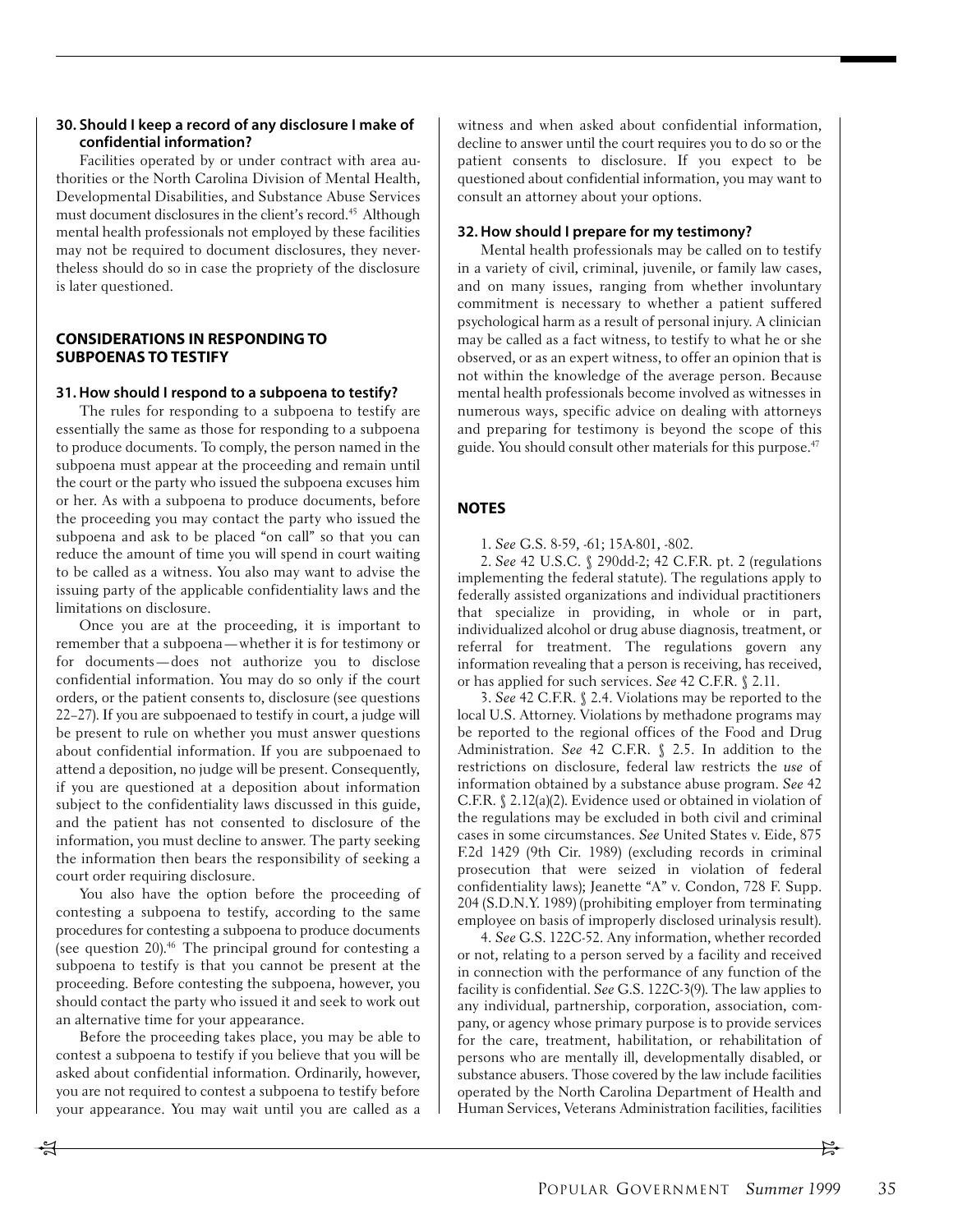(including private facilities) licensed under G.S. 122C, facilities operated by or under contract with area authorities, residential facilities, special units of general hospitals, and twenty-four-hour facilities. See G.S. 122C-3(14).

5. See G.S. 122C-52(e). State law also contains several privileges that may shield information maintained by mental health facilities. See G.S. 8-53 (doctor-patient privilege), -53.3 (psychologist-client privilege), -53.7 (social worker privilege), -53.8 (counselor privilege).

6. See 10 N.C. ADMIN. CODE 18D.0120, .0118.

7. See, e.g., 21 N.C. ADMIN. CODE 63.0507 (ethical guidelines for the practice of social work); American Association for Marriage and Family Therapy, AAMFT Code of Ethics (Washington, D.C.: AAMFT, 1991), Ethics Rule 2.1; American Counseling Association, Code of Ethics & Standards of Practice (Alexandria, Va.: ACA, 1997), sec. B; Code of Ethics of the Clinical Social Work Federation (Arlington, Va.: CSWF, 1997), Ethical Principle III; Code of Ethics of the National Association of Social Workers (Washington, D.C.: NASW, effective Jan. 1997), Ethical Standard 1.07.

8. The unauthorized disclosure of a patient's confidences by a physician, a psychiatrist, a psychologist, a marital and family therapist, or another health care provider constitutes medical malpractice. See Watts v. Cumberland County Hosp. System, 75 N.C. App. 1, 9–11, 330 S.E.2d 242, 248–50 (1985) (holding that malpractice consists of any professional misconduct or lack of fidelity in professional or fiduciary duties, including breach of duty to maintain confidentiality of patient information), rev'd in part on other grounds, 317 N.C. 321, 345 S.E.2d 201 (1986).

In some circumstances an attorney who reviews confidential records without authorization may be subject to liability. See Bass v. Sides, 120 N.C. App. 485, 462 S.E.2d 838 (1995) (before obtaining judge's permission, plaintiff's attorney reviewed confidential medical records of defendant that records custodian had mailed to clerk; judge ordered plaintiff's attorney to pay defendant's attorney fees, totaling approximately \$7,000, and prohibited plaintiff from using records at trial); Susan S. v. Israels, 67 Cal. Rptr. 2d 42 (Cal. Ct. App. 1997) (attorney read and disseminated patient's confidential mental health records that treatment facility had mistakenly sent directly to him in response to subpoena; court allowed patient's suit against attorney for violation of state constitutional right of privacy); see also North Carolina State Bar Ethics Comm., Ethics Op. 252 (July 1997) (attorneys should refrain from reviewing confidential materials inadvertently sent to them by opposing party).

9. See N.C. R. Civ. P. 45(f); see also G.S. 8-63 (providing for monetary penalties for violation of subpoena).

10. See N.C. R. Civ. P. 45(a), (b).

11. See North Carolina State Bar Ethics Comm., Ethics Op. 236 (Jan. 1997) (it is improper for attorney to issue subpoena if no case is pending or, if case is pending, for time and place when no proceeding is scheduled). Under Rule 45(a)(1) of the Federal Rules of Civil Procedure, which regulates pretrial discovery in civil cases in federal court, an attorney may subpoena documents before trial even if no deposition or other proceeding is scheduled. As in state court proceedings, however, before an attorney may use this procedure, a case must be pending.

In limited circumstances a party may obtain a subpoena or its equivalent before a case is filed. Thus some agencies are authorized to issue subpoenas for information necessary to their investigations. See, e.g., G.S. 15A-298 (authorizing State Bureau of Investigation to issue administrative subpoenas to compel carriers to produce telephone records if they are material to active criminal investigation). In the absence of a statute authorizing issuance of a subpoena before a case is filed, a party must ask a judge to issue an order for the production of records. See, e.g., In re Superior Court Order, 315 N.C. 378, 338 S.E.2d 307 (1986) (holding that court has inherent authority in some circumstances to issue order compelling production of records).

12. See N.C. R. Civ. P. 45(e); G.S. 8-59 (providing that witness served by telephone who fails to appear may not be held in contempt until he or she has been served personally).

13. See, e.g., Smith v. Midland Brake, 162 F.R.D. 683 (D. Kan. 1995) (refusing to enforce subpoena when service was defective). But cf. King v. Crown Plastering Corp., 170 F.R.D. 355 (E.D.N.Y. 1997) (compelling witness to comply with subpoena although it was not served by hand and holding that service is sufficient when it reasonably ensures actual receipt of subpoena by witness).

14. Ordinarily a person who is not a resident of North Carolina may be required to attend a deposition only in the North Carolina county where he or she is staying or within fifty miles of the place of service of the subpoena. See N.C. R. Civ. P. 30(b).

15. For cases in federal court, the rules differ on how far a person may be required to travel within North Carolina. See Fed. R. Civ. P. 45(b)(2).

16. See Minder v. Georgia, 183 U.S. 559, 22 S. Ct. 224, 46 L. Ed. 328 (1902) (establishing that subpoena is ineffective beyond state lines); see also Wilson v. Wilson, 124 N.C. App. 371, 477 S.E.2d 254 (1996) (holding that it is not contempt to disobey order entered by court without jurisdiction). Other devices may be used to direct a witness to attend an out-ofstate proceeding or at least to obtain a witness's testimony. A party may use the Uniform Act to Secure Attendance of Witnesses from without a State in Criminal Proceedings (G.S. 15A-811 through -816) to compel a witness to attend a criminal proceeding in the court of another state. The party must apply for an order from both the state court in which the criminal proceeding is pending and the state court of the witness's home state. See also Jay M. Zitter, Annotation, Availability under Uniform Act to Secure the Attendance of Witnesses from without a State in Criminal Proceeding of Subpoena Duces Tecum, 7 A.L.R.4th 836 (1981) (under uniform act, out-of-state witness may be required to produce documents as well as to give testimony). There is no procedure for compelling a person who is not a party to the case to attend a civil proceeding in the court of another state. However, a party may be able to require a person to submit to a deposition in North Carolina for use in a proceeding in another state. See N.C. R. Civ. P. 28(d).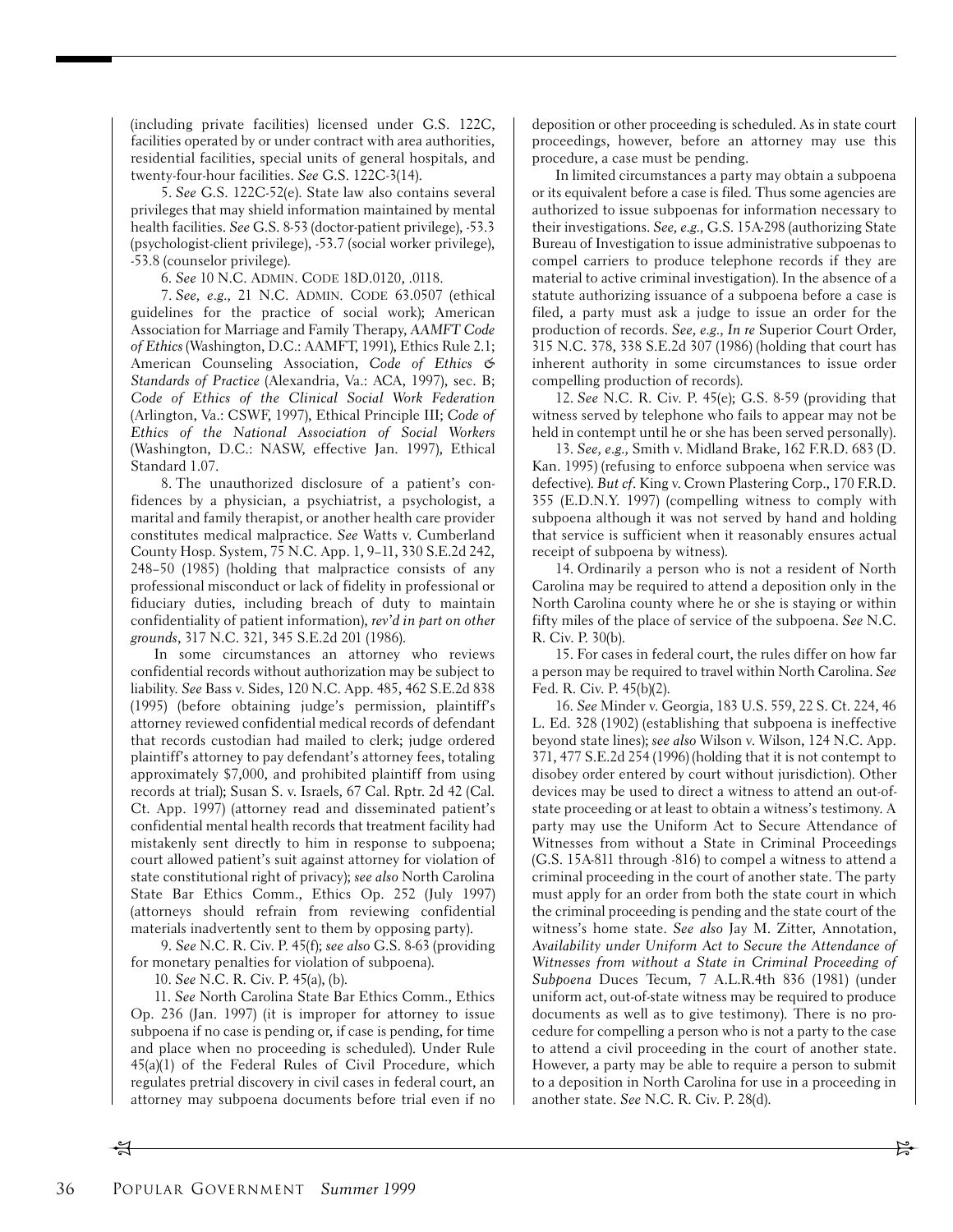17. See Fed. R. Crim. P. 17(e) (stating rule in criminal cases); Fed. R. Civ. P. 45(b)(2) (stating general rule for subpoenas in civil cases and noting possible exceptions). In cases in federal court, a party also may compel a nonparty to submit to a deposition in North Carolina for use in a proceeding in another state. See Fed. R. Civ. P. 45(a)(2).

18. See G.S. 6-51, -53; 7A-314 (witness fees in civil cases). A person subpoenaed in a civil case has an additional remedy if he or she has to appear for more than one day. Under G.S. 6-51, if the subpoenaing party does not pay the appearance and travel fees due after the first day, the party may not compel the witness to remain. This provision does not apply if the subpoenaing party is the state of North Carolina or a municipality.

19. See G.S. 6-51, -53; 7A-314 through -316 (witness fees in criminal cases). A form application for witness fees is available from the clerk of court. See Administrative Office of the Courts, North Carolina Judicial Department Forms Manual (Raleigh, N.C.: AOC), AOC-CR-235 (Jan. 1995).

20. See G.S. 7A-314(d); N.C. R. Civ. P. 26(b)(4)(B).

21. See G.S. 7A-314(b).

22. See N.C. R. Civ. P. 45(c)(2).

23. There are limits on the copying fees that mental health facilities may charge. State facilities must charge uniform fees (\$5.00 for up to three pages, \$.15 for each additional page) for the reproduction of client records, which may not exceed the cost of reproduction, postage, and handling. See 10 N.C. ADMIN. CODE 18D.0121. State facilities may not, however, charge the Attorney General's Office, special counsel at state facilities, or indigent clients who request records to establish their eligibility for Supplemental Security Income, Social Security Disability Benefits, Medicaid, or other legitimate aid. With respect to facilities operated by or under contract with area authorities, the regulation is silent, except for stating that these facilities must develop written policies and procedures regarding fees for reproduction of client records.

24. The federal confidentiality law governing substance abuse services and the state law applicable to mental health, developmental disabilities, and substance abuse services require facilities to develop written policies and procedures controlling access to and use of records covered by those laws. See 42 C.F.R. § 2.16 (federal law), 10 N.C. ADMIN. CODE 18D.0123 (state law). Staff members' notes or files containing information that identifies clients either directly or by reference to publicly known or available information fall within the scope of these laws and therefore should be addressed in facility policies regarding the security of confidential information.

25. State law allows removal of original client records from an area or state facility in response to a subpoena to produce documents, or a court order, or when necessary for civil commitment proceedings. See 10 N.C. ADMIN. CODE 18D.0121.

26. Assuming that disclosure of the documents subpoenaed for a deposition is permissible, various arrangements can be made for copying them. There is no set rule. For example, the subpoenaing party may decide to photocopy

particular documents during the deposition; or you and the subpoenaing party may agree that you will photocopy all the documents (before or after the deposition) and that the subpoenaing party will pay your costs.

27. See N.C. R. Civ. P. 45(c); G.S. 8-44.1. The term "public record" is not defined in Rule 45. Although the rule may apply to public records without limitation, other rules contain a more limited definition of "public record." See generally 2 Kenneth S. Broun, Brandis & Broun on North Carolina Evidence 174 & n.32 (5th ed. 1998) (N.C. Evid. R. 902, which allows introduction of certain records without authentication, applies to limited kinds of public records).

28. See N.C. R. Civ. P. 45(c)(1) (stating grounds for quashing or modifying subpoena).

29. See generally State v. Love, 100 N.C. App. 226, 395 S.E.2d 429 (1990) (quashing subpoena), vacated sub nom. Love v. Johnson, 57 F.3d 1305 (4th Cir. 1995) (ruling that trial court erred in quashing subpoena without first reviewing requested records to determine their relevance).

30. See Ward v. Taylor, 68 N.C. App. 74, 314 S.E.2d 814 (1984) (quashing subpoena).

31. See, e.g., United States v. Bryan, 339 U.S. 323, 70 S. Ct. 724, 94 L. Ed. 884 (1950); Desmond v. Hachey, 315 F. Supp. 328 (D. Me. 1970).

32. For example, the federal law governing education records permits disclosure of student records in response to a lawfully issued subpoena if certain requirements are met. See John Rubin, "Subpoenas and School Records: A School Employee's Guide," School Law Bulletin 30 (Spring 1999): 1; 20 U.S.C. § 1232g; 34 C.F.R. pt. 99 (implementing regulations).

33. See 42 C.F.R. § 2.61(b) ("The person [who receives a subpoena for substance abuse records] may not disclose the records in response to the subpoena unless a court of competent jurisdiction enters an authorizing order under these regulations"); G.S. 122C-52 ("except as authorized by G.S. 122C-53 through -56, no individual having access to confidential information may disclose this information"). G.S. Chapter 122C requires disclosure when a court of competent jurisdiction issues "an order compelling disclosure" but does not authorize disclosure of confidential information in response to a subpoena. See G.S. 122C-54(a). Although these federal and state laws do not permit disclosure in response to a subpoena alone, they authorize disclosure in a number of situations whether or not the disclosure is authorized by the patient's consent or a court order. For example, results of examinations of clients facing district court hearings for involuntary commitment must be furnished to the client's counsel, the attorney representing the state's interest, and the court. See G.S. 122C-54(c). Therefore, on receiving a subpoena for confidential information, you should consult the applicable confidentiality law to determine whether some circumstance other than the subpoena authorizes disclosure.

34. See 42 C.F.R. § 2.64. In limited circumstances involving a criminal investigation or prosecution, notice to the patient may not be required. Notice to the holder of the records is still required, however. See 42 C.F.R. § 2.65.